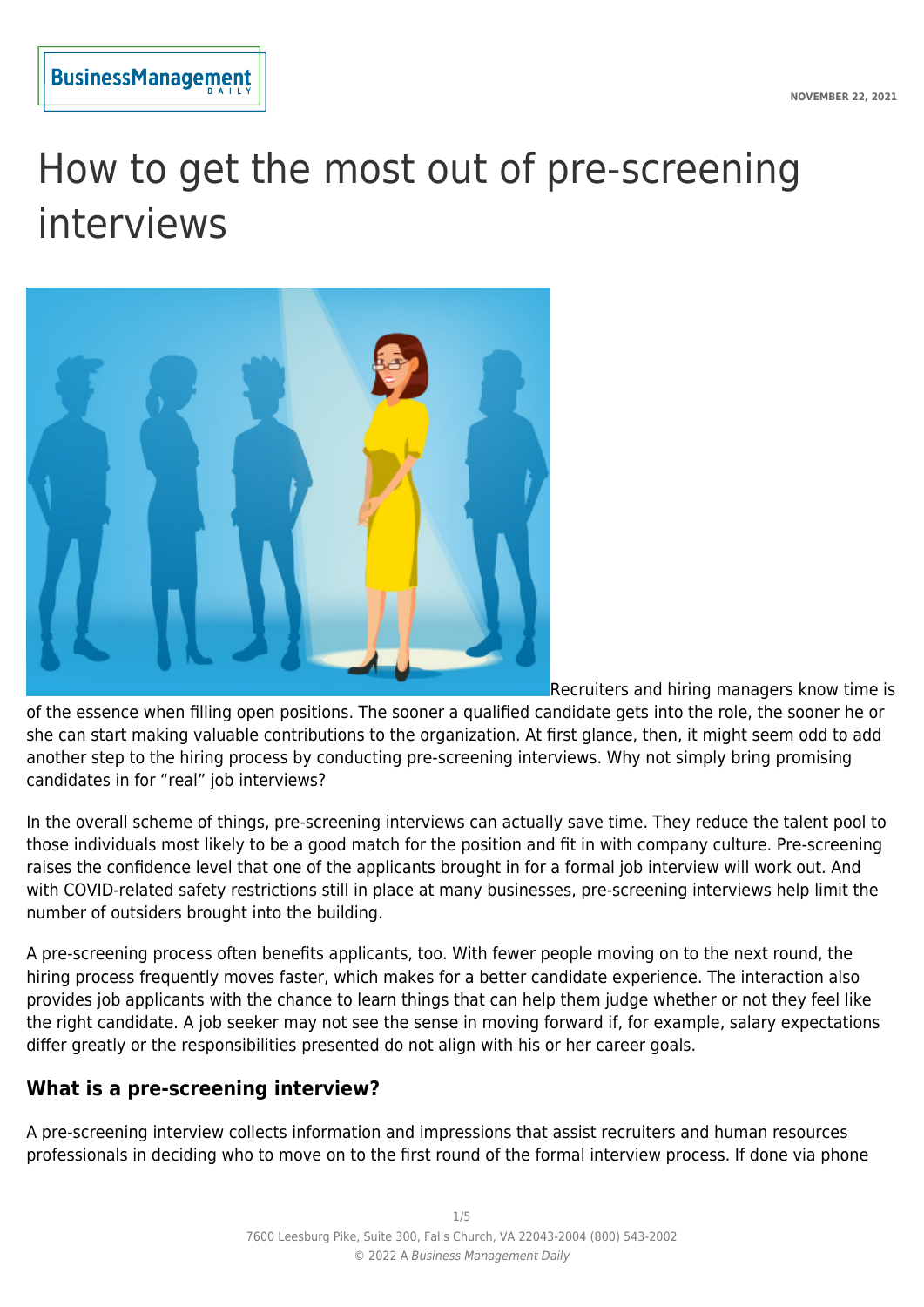call or video chat, the conversation typically takes between 15-30 minutes. Pre-screenings also can be done online in the form of a short survey or a basic skills test.

Employers should not feel they must pre-screen every person who answers their job posting. Only potential candidates who demonstrate the most promise — perhaps those ranked highest by the company's Applicant Tracking System (ATS) —warrant a phone screen or other pre-screening measure.

Besides narrowing the field, pre-screening provides a benefit when the actual interview occurs. Candidates often arrive feeling less nervous because the ice has been broken already. The conversation may flow more naturally, and they may come in with good questions formulated from thinking about what went on in the prescreen.

# **Examples of pre-screening interview questions**

Don't look at a pre-screening interview as the chance to squeeze everything you would ask in a formal interview into a shorter time frame. Rather, think of it as an opportunity to form a clearer picture of the candidate beyond the resume.

For starters, you may want to verify credentials necessary for the job. For instance, if possession of a certain license is a must, confirm that the person holds the document and it is up-to-date. No sense in proceeding if the applicant lacks an essential requirement.

Likewise, address anything that is unclear on the resume. If work history is presented in a way that makes it difficult to figure out exactly how many years of relevant work experience a candidate has under his belt, ask outright. Or, perhaps the duties someone lists for her current job seem unusual for her job title. Ask about the discrepancy. You might discover either someone who exaggerated on the resume or a superstar who performs well beyond her basic job description.

For the most part, aim to ask things that require more than a simple yes-or-no answer. You'll learn more about a candidate by letting him express himself, including how well he communicates and thinks on his feet.

Employers can cover any subject they wish during the pre-interview based on what they would most like to find out before moving forward. Career accomplishments, hard skills, soft skills, and fit with company culture are some of the areas from which recruiters and hiring managers often select questions.

#### **A few specific questions to consider asking include:**

- **Tell me about yourself.** Every good candidate prepares a response to this softball. Regardless of the interview type or location, it remains an effective way to start a conversation and let the nerves settle.
- **Why do you want to work here?** You'll get a glimpse as to whether your role is simply a paycheck or if they did some research to determine that they'd truly enjoy being at your company.
- **What is your ideal work environment?** See if their particulars match your offerings. Someone who wants to work from home may not be content in a fully on-site role. Or, they may state how much they like to collaborate with others, but the job opening really calls for mostly independent work.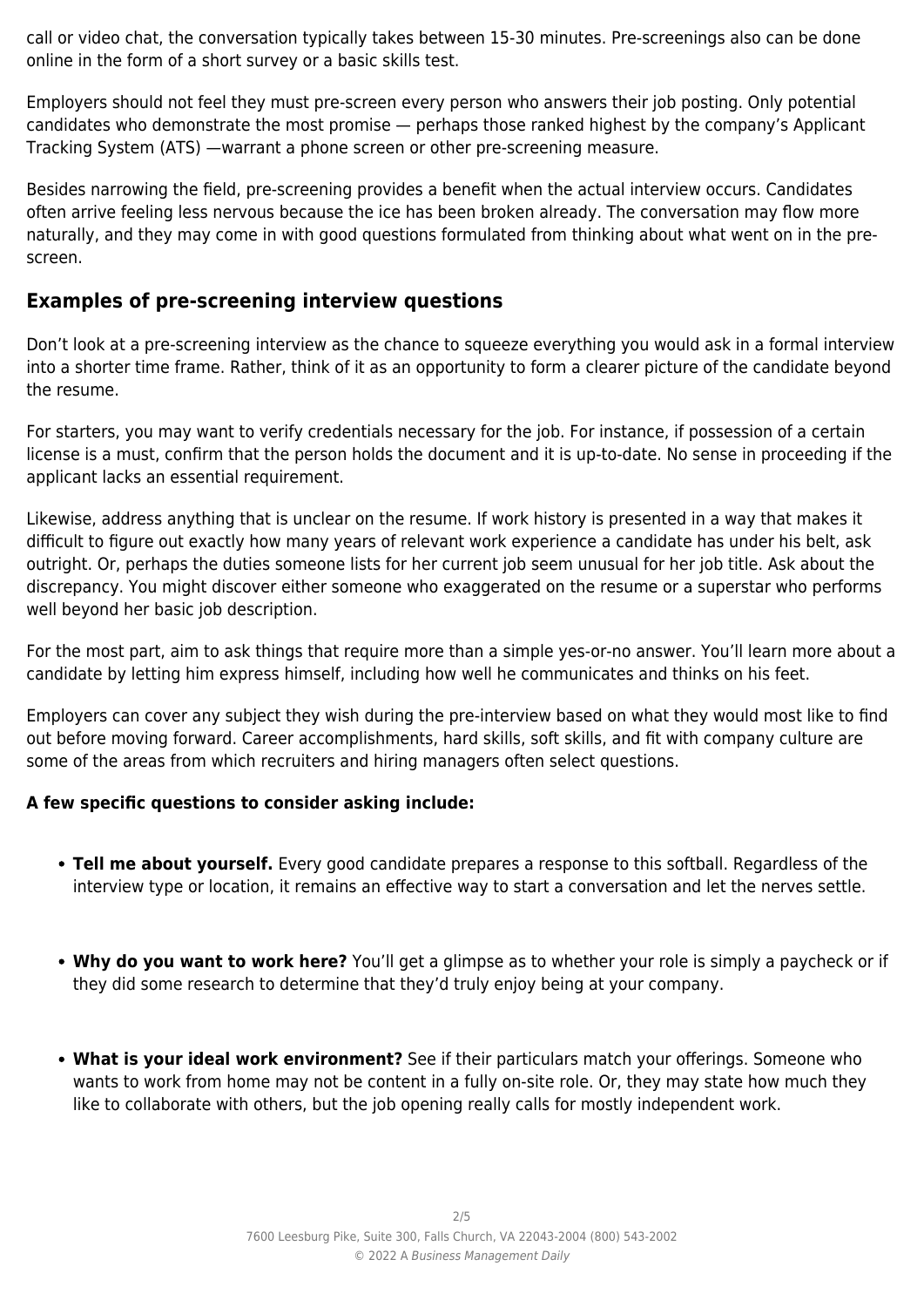- **What unique skills do you bring to this position?** This offers the person an opportunity to sell himself and draw interesting information to your attention.
- **What are you looking for in a manager?** Employees differ in how much direction and input they want from their leaders. If the role is in a department run by someone with a very hands-off management style, one type of worker may get frustrated by the lack of involvement whereas another may relish the independence.
- **What is the most frustrating part of your current job?** This question provides a peek at why the person may be trying to find a new job. It also presents the chance to see if someone can talk about negatives or problems respectfully rather than assign blame or trash the employer.
- **What do you consider your biggest career accomplishments?** Again, this type of question allows the candidate to highlight achievements. It also offers insight into what the person defines as an accomplishment. Some may talk about awards or promotions; others may mention overcoming obstacles or making connections with colleagues or clients. You receive valuable information on what motivates this particular individual.
- **What is your definition of a great place to work?** Answers can run the gamut. Some candidates may focus on money, benefits, and perks. Others may cite interesting work and professional development opportunities. Trust, pleasant colleagues, an important mission, respect, and flexibility also are common responses. While there's no right or wrong answer per se, you can get an idea of whether or not what this person values in a workplace jives with the reality of your company.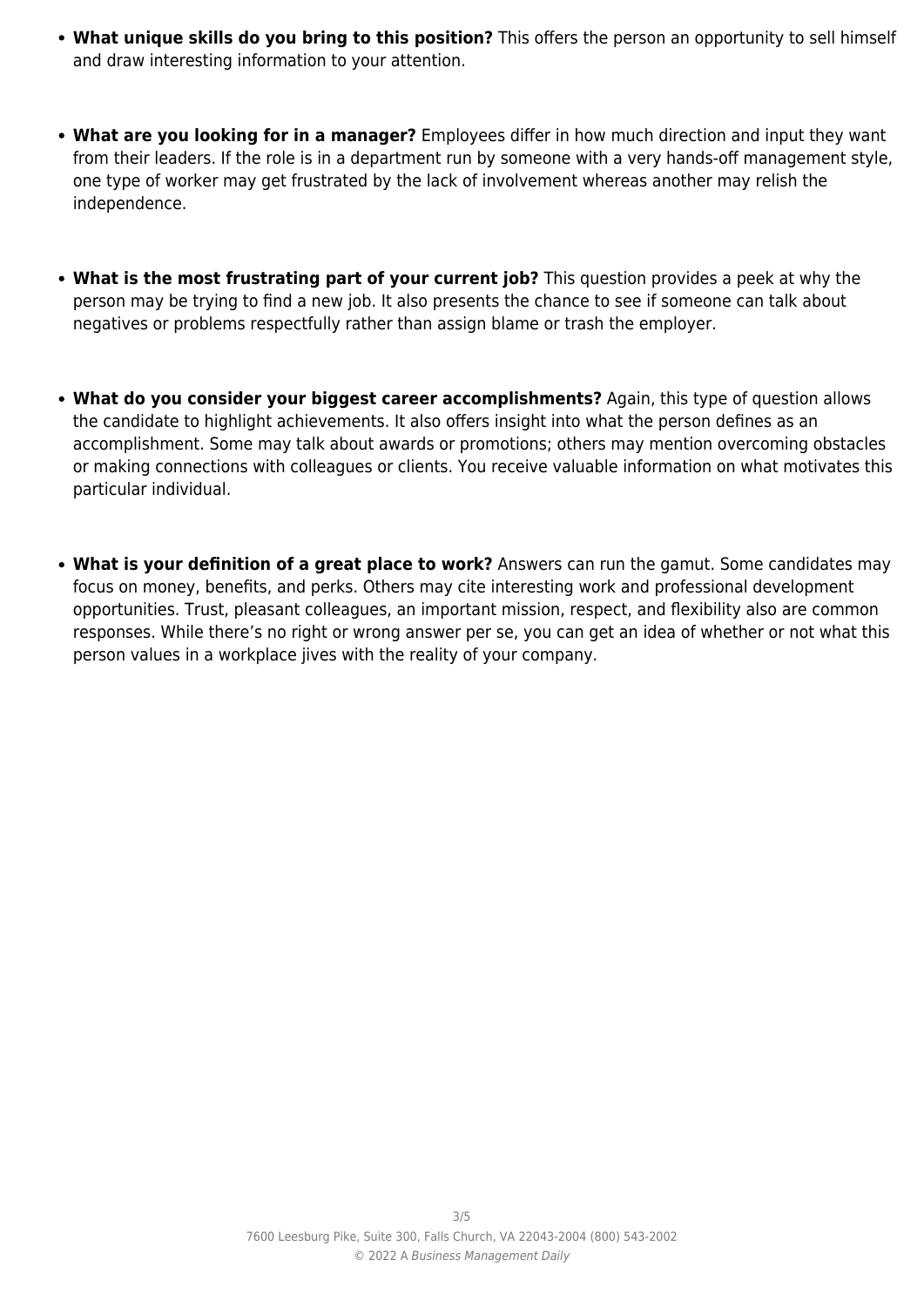

#### **Touch on key logistical questions**

Posing a few questions requiring a short or one-word answer can be valuable to confirm understanding. For instance, stating "The salary range for this position is \$20-25 per hour based on experience. Are you comfortable with that?" gets at whether the two of you are on the same page. An employer can pose questions in a similar set-up to verify the person understands work schedule, location (especially if any remote work is involved), travel obligations, start date, or specific duties. At the end of the pre-interview, you might even want to ask "Now that you know a bit more about the role and the company, do you still want to proceed with your candidacy?"

Whatever you choose to ask, make certain to input information and impressions into your applicant tracking recruiting software. This action enables others on the hiring team to learn more about the candidate and refer back to the comments before conducting the formal interview.

# **Beyond phone interviews**

When pre-screening using an online form, make what you're asking is as relevant as possible to the job at hand. Overwhelming job candidates with too many questions or things to fill out decreases the chance that they will do it carefully and completely. And while there's something to be said for job seekers willing to go through many hoops, you run the risk of scaring people away.

#### **A few possibilities for gathering information about hard skills, soft skills, competencies, personality, and culture fit include:**

- A skillset test, such as proofreading or job-related math.
- A writing sample based on a prompt (to judge both content and communication ability).
- Presenting scenarios common to the open role and asking how they would handle the situation.
- Asking job candidates to describe an example from their past of a certain action or behavior -- handling